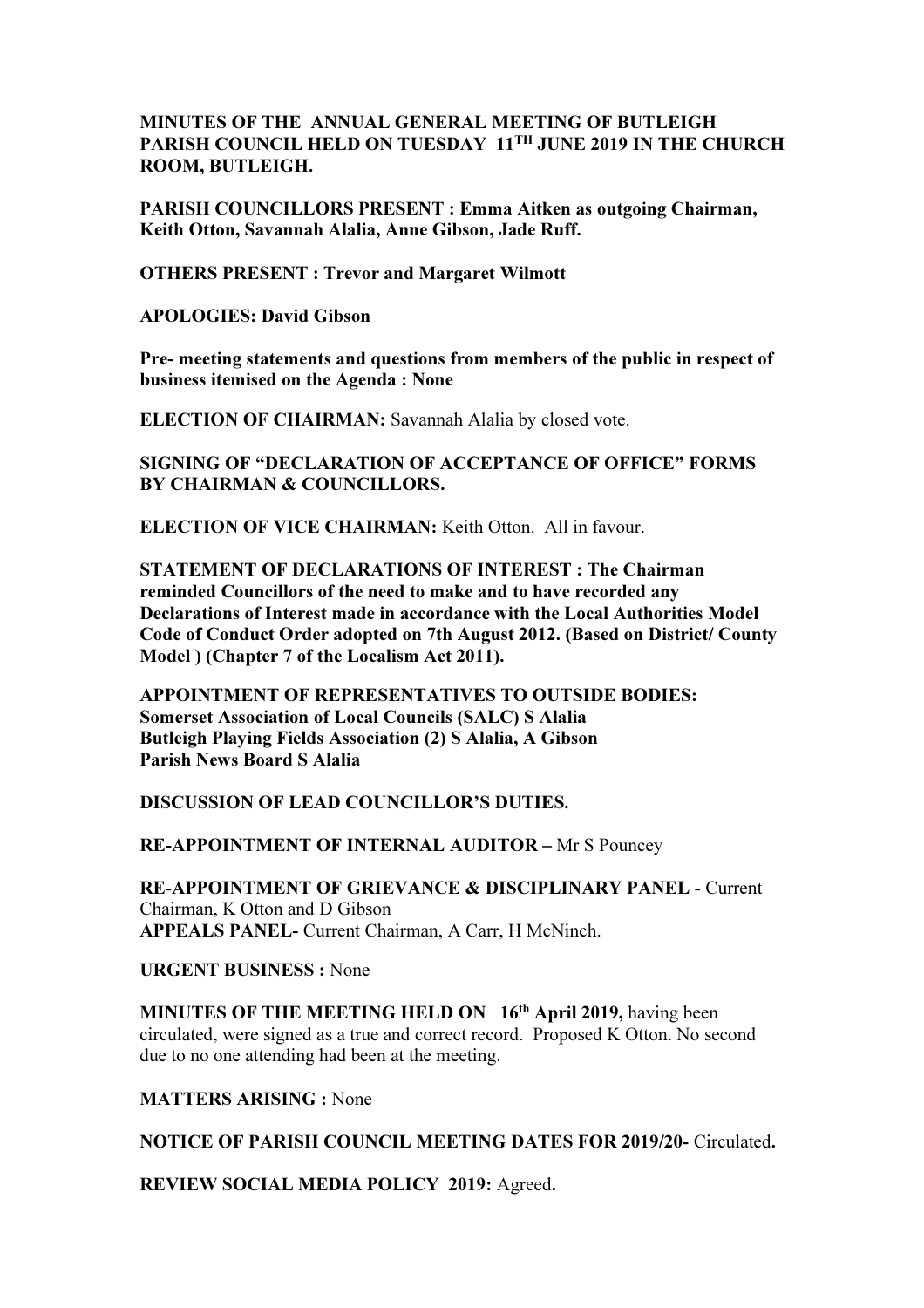PLANNING Applications: 2019/1148/HSE 60 Holm Oaks, Butleigh – The removal of the bay window to east elevation to extend the existing living room to the edge of the canopy roof over –Amended Description- Approved. Proposed S Alalia, seconded K Otton, All in favour.

2019/1190/TCA Courtlands, Butleigh Court Access Track- Proposed works to a tree in a Conservation Area- Norway Maple- Fell- Leave to Planning Officer as PC Inquorate.

 Decisions :20129/0757/NMA 60 Holm Oaks, Butleigh – Application for a nonmaterial amendment to permission 2016/1955/HSE for the removal of the bay window to extend the living room to the edge of the proposed canopy roof over – Refused

2018/2648/OTS Land at Sub Road, Butleigh- Application for outline planning permission with some matters reserved for erection of up to 32 dwellings with details of access only.- Refused

2017/0950/FUL Wood Lane, Butleigh- Change of use of land from horticultural nursery to stationing of six static caravans for use as holiday lets with extended stone track; and replacement of existing buildings with two further static caravans for existing storage and office use for a landscape contracting business. (additional info received 11 and 18.01.18- Approved.

2019/0715/HSE The Old Nursery, Baltonsborough Road – Porch extension and rear extensions, alterations and re-furbishment to main house. Refurbishment works to detached car port/ games room to be used as ancillary accommodation to main house.- Approved

2018/2899/VRC Mendip View, Wood lane- Application to remove condition 4 (Agricultural Occupancy) of planning approval 067481/002 which was for the erection of an agricultural workers dwelling- Approved

2019/0603/HSE 2 Grenville Court- Enlargement of French doors, new window within garage and new rooflights- Approved

2019/0994/TCA Peckham Cottage, 19 High Street- Proposed work to a tree in a Conservation Area – Conifer – Fell –Approved

2019/0831/TCA The Sweets, Chapel Lane- Proposed works to trees in a Conservation Area:- T1 Cherry -fell, T2 Cherry-.remove limb overhanging road and lift canopy by 1m.- Approved

## FINANCE : CURRENT AC BR AC

| <b>BALANCE</b>                |    | £27136.29 |
|-------------------------------|----|-----------|
| A Carr Footpaths              | £  | 40.00     |
| Mendip Community Transport£   |    | 200.00    |
| Citizens Advice Bureau        | £  | 150.00    |
| Butleigh PCC Churchyard       | £  | 1250.00   |
| <b>St Margarets Hospice</b>   | £  | 200.00    |
| Butleigh PCC Senior Citizens£ |    | 100.00    |
| M Day Heritage Trail(MAST)£   |    | 222.67    |
| M Butt Footpath Maintenance£  |    | 840.00    |
| M Butt Village Green(MAST)£   |    | 636.00    |
| Came & Co Insurance           | £. | 758.32    |

BALANCE £ 7627.25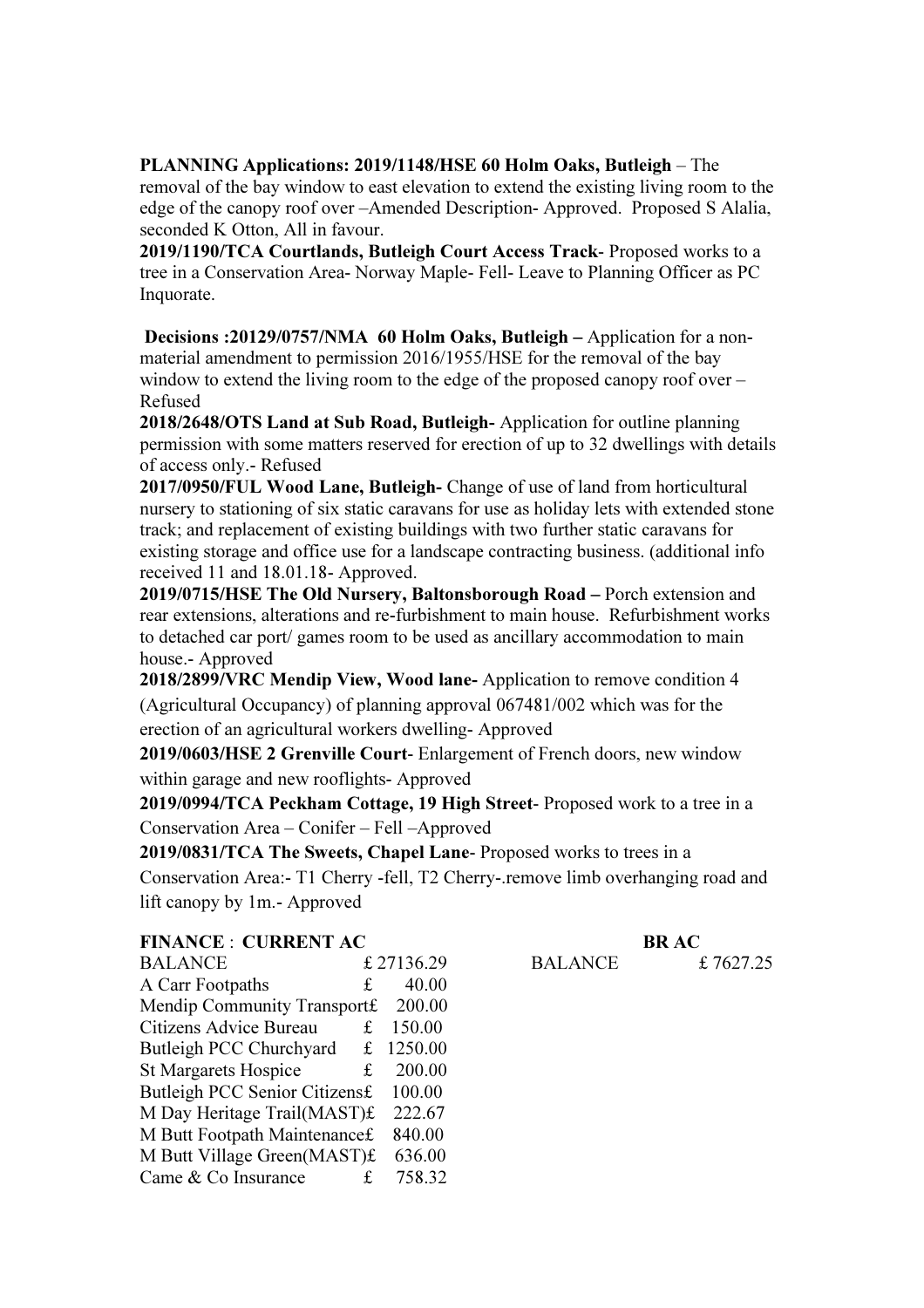Proposed S Alalia, seconded J Ruff, all in favour.

FINANCIAL APPROVALS : Resolutions to approve the following expenditure : Somerset and Dorset Air Ambulance £350 (LGA 1972 s137) Butleigh PCC Churchyard Grant additional amount £150 (LGA 1972 s214) Family Councelling Trust £250 (LGA 1972 s137) SALC Affiliation fee £ 235.11 Somerset Garden Maintenance Footpaths £160, Village Green £120. Total £280

Proposed S Alalia, seconded A Gibson . All in favour

AFFORDABLE HOUSING REPORT: A meeting was held on  $4<sup>th</sup>$  June with the South Western Housing Association to view the proposed development at Henley Lane. Henley Lane is a new development of 1,2 and 3 bedroom homes and provides a mixture of housing to suit first time buyers, those downsizing and growing families, with rental and shared ownership options. Each home has 2 parking spaces. The proposed housing to be traditional build, mixed render, brick and reconstituted stone. The incorporation of ground source heat pumps and /or solar is currently being considered.

## PROPOSED PURCHASE OF SPEED INDICATOR DEVICE: A report from

Alan Carr was circulated. The quote from Traffic Control Systems for a lightweight portable unit Mini 300 SDU Speed Sign as follows:

| 300 SDU Speed Sign with spare battery | £1688.00   |
|---------------------------------------|------------|
| Stand and lockable battery store      | £ 645.00   |
| Data collection option                | £ 275.00   |
| Volunteer Training up to              | £ $500.00$ |

The annual cost of insurance will be in the region of £15 (Public Liability already covered.

## NEW CONTENT FOR VILLAGE WEBSITE:

CORRESPONDENCE: VE DAY CELEBRATIONS for next meeting.

LEAD COUNCILLOR'S REPORTS; K Otton-Roads on Reynalds Way have not been repaired, also drainage grids past Fountain Forestry. Pot hole in middle of crossroads at Sub Road/ High Street.

The meeting closed at 8.40 p.m.